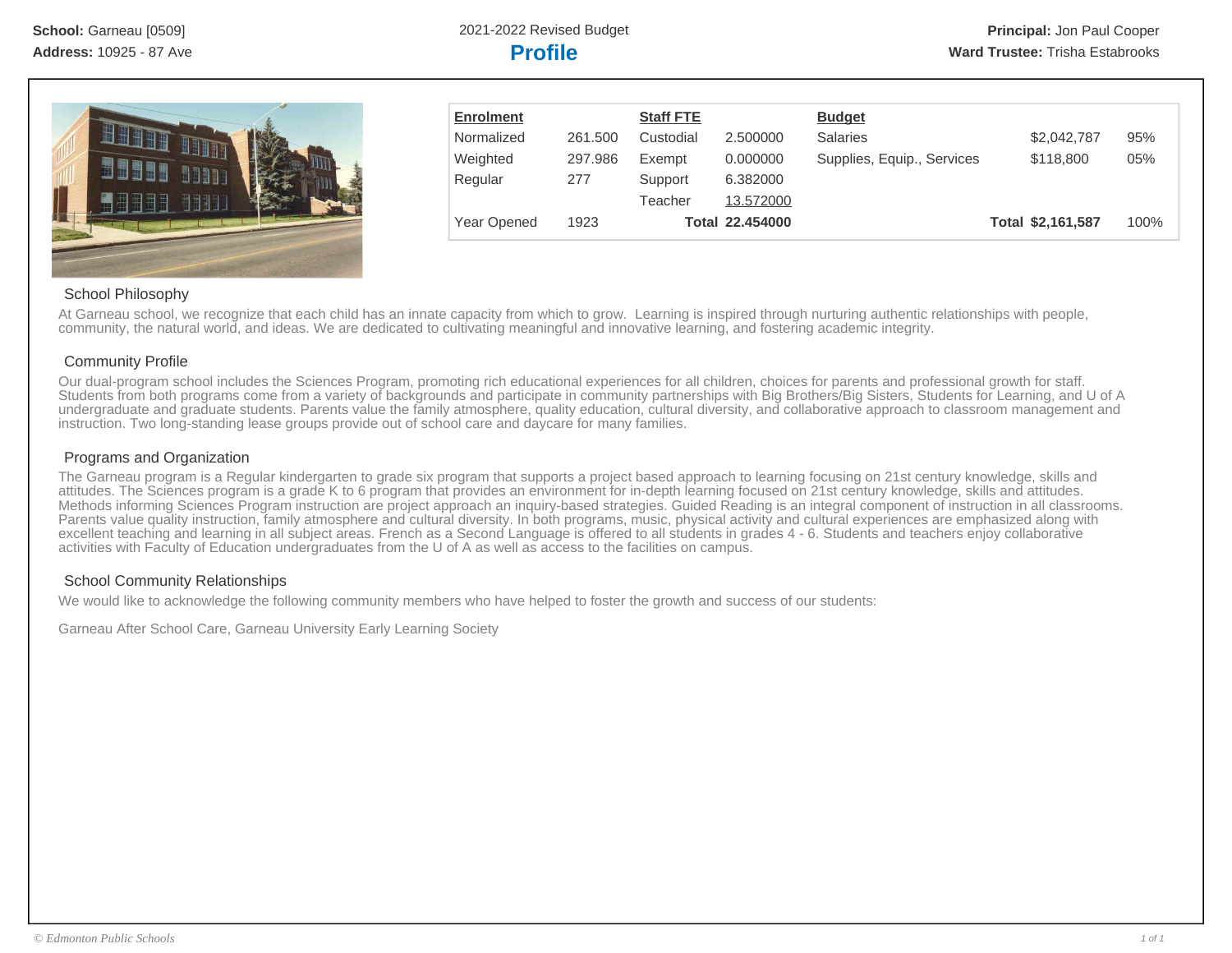### **Division Priorities 2018-2022**

- 1. Foster growth and success for every student by supporting their journey from early learning through high school completion and beyond.
- 2. Provide welcoming, high quality learning and working environments.
- 3. Enhance public education through communication, engagement and partnerships.

Based on the three SMART goals that were established for 2020-2021, report on the results you achieved (with evidence, including referencing the school's Alberta Education Assurance Measure results (formerly the Accountability Pillar results) and describe how achievement of the goal supports the above Division Priorities that were in effect when the goal was set.

By June 2021, more students will demonstrate growth and achieve student learning outcomes with a specific focus on literacy and numeracy. Teachers will deepen their understanding of research-based instructional and formative assessment practices for the concept of Geometry and the operation of Division. Interim measures will be in place throughout the year to track student academic progress. Indicators of success will include internal tracking and the Math Intervention/Programming Instrument (MIPI).

#### **Context**

In response to the COVID-19 pandemic, in-class instruction and the learning environment was modified to follow safety guidelines. On average, 29% of Garneau students received their educational program online with a teacher that was not associated with the Garneau School program. Subsequently, the grade 6 Provincial Achievement Tests (PATs) were canceled for the 2020-2021 school year. The cancellation of the PATs resulted in a loss of detailed achievement data that would have been used to measure the school's achievement for this goal. This is the third year in which the school has targeted this goal.

#### Achievement

Trend data indicates a year over year increase in student achievement in the geometry subset and the operation of division. MIPI data indicates a slight increase to 81% in the overall number of students that scored at or above the 60% threshold for students that participated in an in-person educational program. MIPI data indicates that 80% of online students scored at or above the 60% threshold; no trend data is available for students that were online.

#### Growth

During the 2020-2021 school year the students experienced a diverse set of lessons to support numeracy development. The school used both a push in and pull out model to meet the learning needs of the students. Students engaged in math centres, used an assortment of manipulatives, played math games and were provided opportunities to both learn the foundational aspects of numeracy and explore larger math concepts. The school hired an additional 1.0 FTE teacher to support each classroom, freeing up time for teacher driven one on one support. As measured by internal tracking, 87.0% of students that selected in-person learning at Garneau School experienced one or more years of growth in mathematical operations including division. 93.7% of students that selected in-person learning at Garneau School experienced one or more years of growth in an understanding of geometry.

By June 2021, teachers will be provided with opportunities to enhance their professional capacity and leadership with a culture of targeted collaboration. Teachers will focus on research-based formative assessment practices that will support students to achieve at least one year's growth in writing or meet the writing objectives specified in their Individualized Program Plan. Indicators of success will include internal tracking and measurements from the Highest Level of Achievement Test (HLAT) in Writing.

### **Context**

In response to the COVID-19 pandemic, in-class instruction and the learning environment was modified to follow safety guidelines. On average, 29% of Garneau students received their educational program online with a teacher that was not associated with the Garneau School program. Subsequently, the grade 6 Provincial Achievement Tests (PATs) were canceled for the 2020-2021 school year. HLAT administration was cancelled in the 2019-2020 school year resulting in a disruption in the trend data. This is the third year in which the school has targeted this goal.

#### Achievement

Trend data indicates a year over year plateauing at 89.5% of students achieving an "at or above grade level" in writing. Comparatively, there is a decreasing trend in the South Central Catchment to 81.0% of students achieving an "at or above grade level" in writing and a decreasing trend in the Division to 68.8%. Students, who are English Language Learners at Garneau School, are experiencing an increasing trend to 90% achieving an "at or above grade level" compared to catchment achievement average of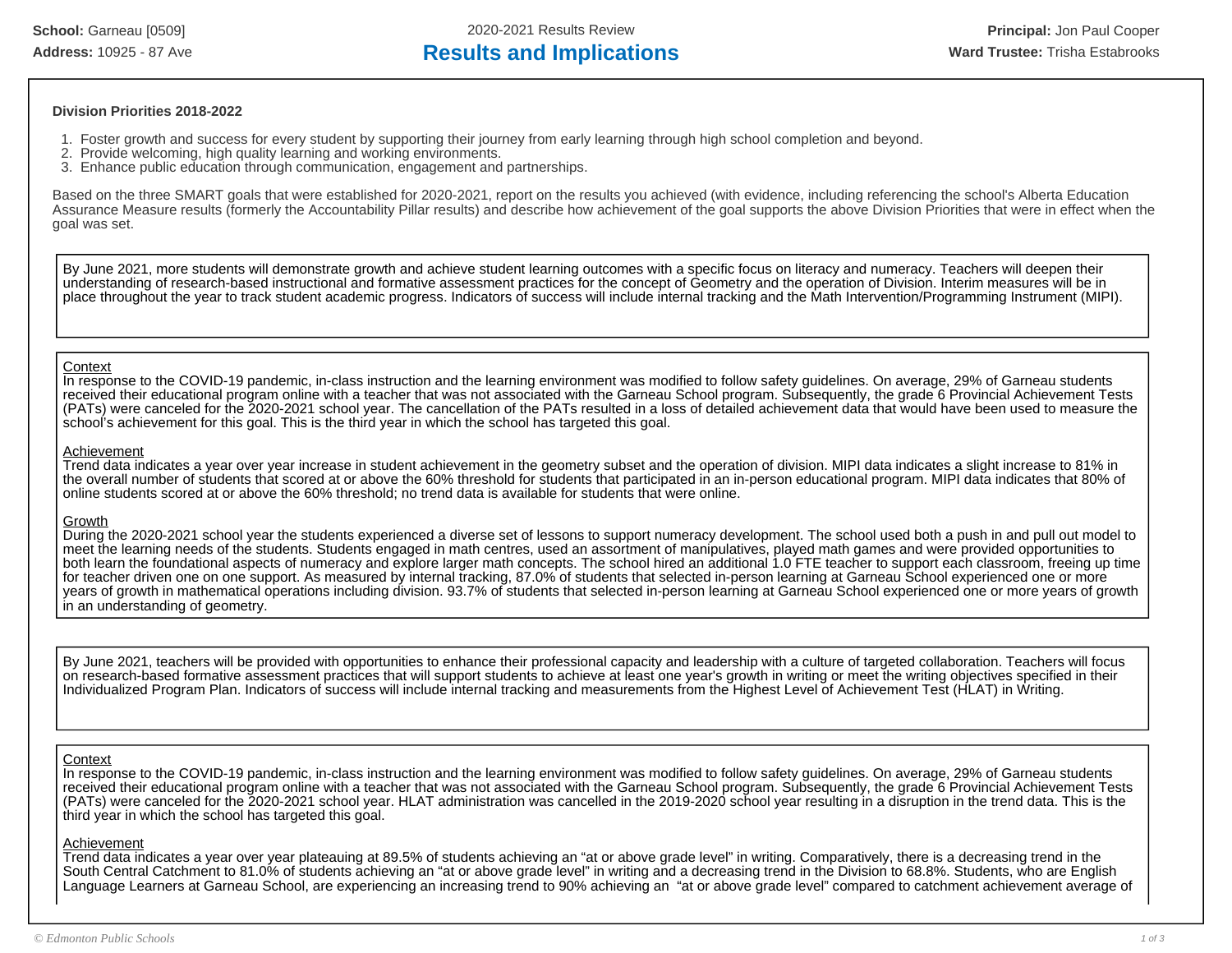80.9% and Division achievement average of 64.0%.

#### **Growth**

During the 2020-2021 school year the students experienced a diverse set of learning opportunities to support the development of writing. Examples of these learning opportunities include teachers providing targeted feedback, the use of Lucy Calkins exemplars, the use of co-created criteria for students to engage in self- and peer-assessments, modeling of best writing practices and targeted opportunities for students to write, reflect and refine their work that occurs on daily bases. Students and teachers engaged in abilities-based conversations about the students' writing skills. Teachers participated in collaborative HLAT marking and focused collaborative professional development in the area of writing. As measured by internal tracking, 88.5% of students that selected in-person learning at Garneau School experienced one or more years of growth in writing. 11.5% of students experienced less than one years growth but did meet the goals that were outlined in their Individual Program Plan (IPP).

By June 2021, Garneau School will increase the information parents receive to support their child's learning. This goal will be measured by the Family Engagement and Involvement subsection of the District Feedback Survey and the Parental Involvement subset on the Alberta Education Accountability Pillar.

### **Context**

In response to the COVID-19 pandemic, in-class instruction and the learning environment was modified to follow safety guidelines. On average, 29% of Garneau students received their educational program online with a teacher that was not associated with the Garneau School program. In the 2020-2021 school year, there were insufficient responses to the Division's survey from the Garneau parents that had children engaged in online learning for the data to be statistically relevant. Data from the Alberta Education Assurance Measure Results report represents data that is a blending of online and in-person learners.

#### **Results**

Data gathered from the Division Survey indicated that 90% of parents felt they had opportunities to communicate with their child's teacher. Other data related to parents receiving information to help them support their child's success ranged from 73% to 77% satisfaction. A noticeable target for future growth was parent access to supports and resources needed for students success, which had a 68% satisfaction rating. Data gathered from the Alberta Education Assurance Measures Results report indicates a one percent drop to 90% in the satisfaction rate for "Parental involvement in decisions about their child's education" and a two percent drop to 62% for "To what extent are involved in the decisions at your child's school". Gains were measured in "How satisfied or dissatisfied are you that your input into decisions at your child's school is considered" which increased from 73% to 93% and "How satisfied or dissatisfied are you with the opportunity to be involved in decisions at your child's school" which increased from 80% to 100%.

During the 2020-2021 school year, Garneau School focused on increasing support for parents to be active partners in their child's school success by employing such things as Google classroom, COVID aligned Project Celebrations, virtual meets and numerous town hall style information nights. Staff noted that as a result of staggered entry and dismissal from the school, they were able to frequently touch base with parents to keep them up to date on their child's progress. Even with various COVID related distributions to the school year, parents generally felt connected to their child's homeroom teacher and the school in general. Anecdotal evidence indicates that the strong connection felt between families and the school was more evident for those families that choose an in-person learning model. Families that were online were assigned a teacher that was not affiliated with Garneau School. Those families commented on a feeling of disconnect between themselves and Garneau School.

What were the biggest challenges encountered in 2020/21?

The unpredictability of the 2020-2021 school year in relation to the global pandemic, COVID-19, was a challenge throughout the year. The interruption to learning as a result of close contacts, quarterly enrollment adjustments between online and in-person, and circuit breaker weeks were very impactful on both the learning environments and mental health of the students, staff and families.

It was particularly challenging to maintain connections with Garneau families that choose to participate in an online learning model. These families had a teacher that was under the supervision of a different school. This created a challenge in navigating the expectations of a family that enrolled for the Garneau program but had a teacher being influenced by the culture of a different school. Challenges also surfaced in attempting to support students engaged in an online program that were on an Individual Program Plan, such as English language learners with targeted interventions. Navigating the schedule of the online teacher with the needs of the in-person students was difficult.

What are the implications from 2020/21 that will impact your current year plan?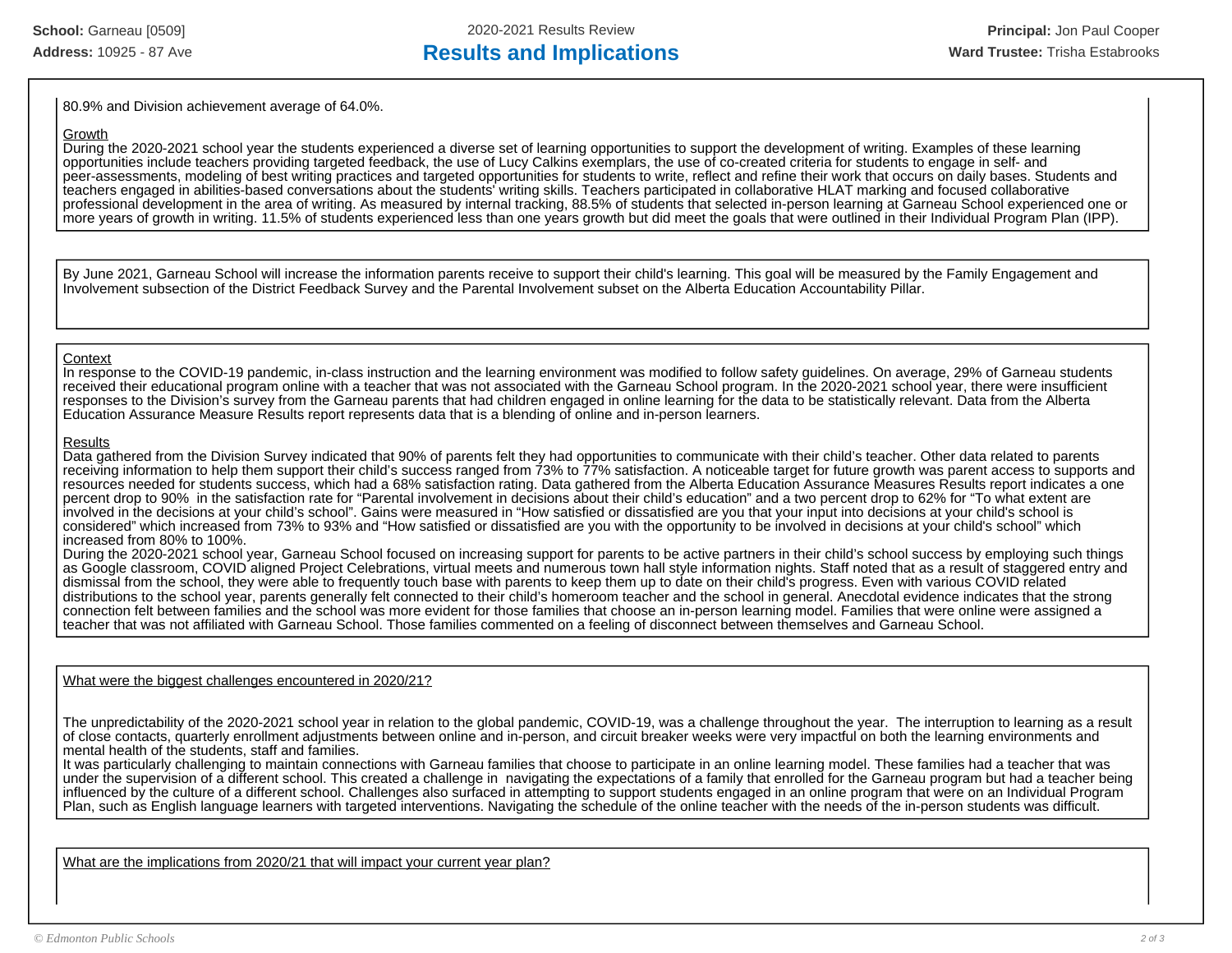# Address: 10925 - 87 Ave **Results and Implications Results and Implications Ward Trustee:** Trisha Estabrooks

Given the learning disruptions that occurred in both the 2019-2020 and 2020-2021 school years, we will continue to concentrate our efforts in catching students up when they demonstrate measurable learning gaps in literacy and numeracy. At the same time, we recognize that curricular alignment, academic and social-emotional interventions, and a focus on student growth needs to occur at every grade level. As a school team, we continue to build on our best practices in relation to assessment, student engagement (especially around The Project Approach learning pedagogy) and implementation of research-based practices to support literacy and numeracy growth. Looking beyond the effects of COVID-19 on student achievement and growth, all staff of Garneau School will be engaging in anti-racist and mental health professional learning throughout the school year.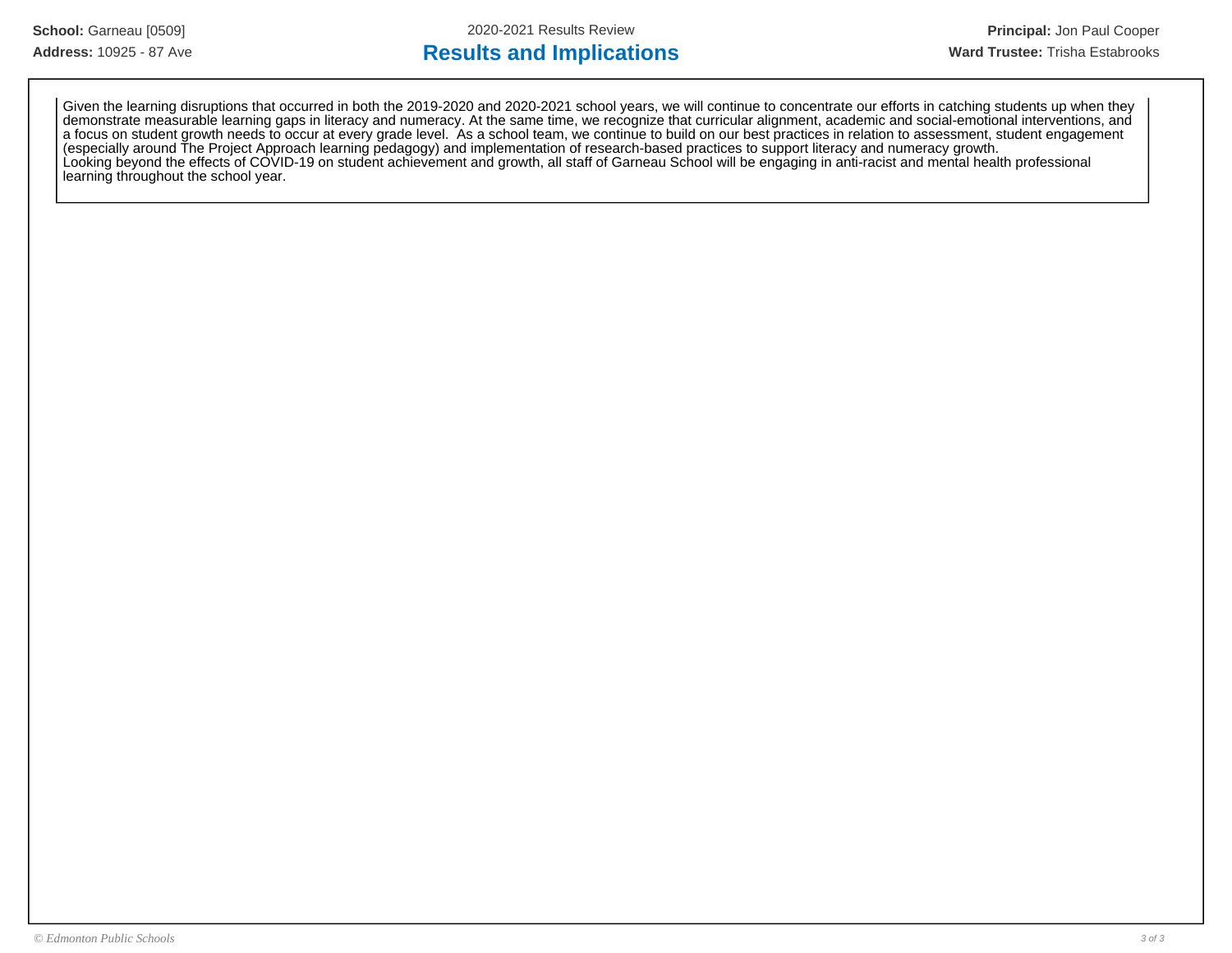# **Required Alberta Education Assurance Measures - Overall Summary**



**Spring 2021** 

# **Garneau School (7509)**

|                                   |                                                                          | Garneau School (7509)    |                            |                        | <b>Measure Evaluation</b> |             |                  |
|-----------------------------------|--------------------------------------------------------------------------|--------------------------|----------------------------|------------------------|---------------------------|-------------|------------------|
| <b>Assurance Domain</b>           | <b>Measure</b>                                                           | Current<br><b>Result</b> | <b>Prev Year</b><br>Result | Prev 3 Year<br>Average | Achievement               | Improvement | Overall          |
| Student Growth and<br>Achievement | <b>Student Learning Engagement</b>                                       | 88.8                     | n/a                        | n/a                    | n/a                       | n/a         | n/a              |
|                                   | Citizenship                                                              | 88.2                     | 838                        | 854                    | Very High                 | Maintained  | <b>Excellent</b> |
|                                   | 3-year High School Completion                                            | n/a                      | n/a                        | n/a                    | n/a                       | n/a         | n/a              |
|                                   | 5-year High School Completion                                            | n/a                      | n/a                        | n/a                    | n/a                       | n/a         | n/a              |
|                                   | <b>PAT: Acceptable</b>                                                   | n/a                      | n/a                        | 85.6                   | n/a                       | n/a         | n/a              |
|                                   | <b>PAT: Excellence</b>                                                   | n/a                      | n/a                        | 45.1                   | n/a                       | n/a         | n/a              |
|                                   | Diploma: Acceptable                                                      | n/a                      | n/a                        | n/a                    | n/a                       | n/a         | n/a              |
|                                   | Diploma: Excellence                                                      | n/a                      | n/a                        | n/a                    | n/a                       | n/a         | n/a              |
| Teaching & Leading                | <b>Education Quality</b>                                                 | 95.0                     | 94.5                       | 91.6                   | Very High                 | Improved    | <b>Excellent</b> |
| <b>Learning Supports</b>          | Welcoming, Caring, Respectful and Safe Learning<br>Environments (WCRSLE) | 91.5                     | n/a                        | n/a                    | n/a                       | n/a         | n/a              |
|                                   | <b>Access to Supports and Services</b>                                   | 84.4                     | n/a                        | n/a                    | n/a                       | n/a         | n/a              |
| Governance                        | <b>Parental Involvement</b>                                              | 92.1                     | 89.8                       | 85.3                   | Very High                 | Maintained  | Excellent        |
| Notes:                            | For Intern                                                               |                          |                            |                        |                           |             |                  |

#### Notes:

1. Data values have been suppressed where the number of respondents/students is fewer than 6. Suppression is marked with an asterisk (\*).

- 2. The 2020/21 administration of the AEA survey was a pilot. The Citizenship measure was adjusted to reflect the introduction of the new AEA survey measures. In addition, participation in the survey was impacted by the COVID-19 pandemic. Evaluations have not been calculated as 2020/21 survey results are not comparable with other years.
- 3. Participation in the 2019/20 Diploma Exams was impacted by the COVID-19 pandemic. In the absence of Diploma Exams, achievement level of diploma courses were determined solely by school-awarded marks. Caution should be used when interpreting high school completion rate results over time.
- 4. The "N/A" placeholder for the "Current Result" for PAT and Diploma Exam measures are included until results can be updated in the Fall.
- 5. Aggregated PAT results are based upon a weighted average of percent meeting standards (Acceptable, Excellence). The weights are the number of students enrolled in each course. Courses included: English Language Arts (Grades 6, 9, 9 KAE), Français (6e et 9e année), French Language Arts (6e et 9e année), Mathematics (Grades 6, 9, 9 KAE), Science (Grades 6, 9, 9 KAE), Social Studies (Grades 6, 9, 9 KAE).
- 6. Participation in the Provincial Achievement Tests and Diploma Examinations was impacted by the fires in 2016 and 2019, as well as by the COVID-19 pandemic in 2020. Caution should be used when interpreting trends over time
- 7. Aggregated Diploma results are a weighted average of percent meeting standards (Acceptable, Excellence) on Diploma Examinations. The weights are the number of students writing the Diploma Examination for each course. Courses included: English Language Arts 30-1, English Language Arts 30-2, French Language Arts 30-1, Français 30-1, Mathematics 30-1, Mathematics 30-2, Chemistry 30, Physics 30, Biology 30, Science 30, Social Studies 30-1, Social Studies 30-2.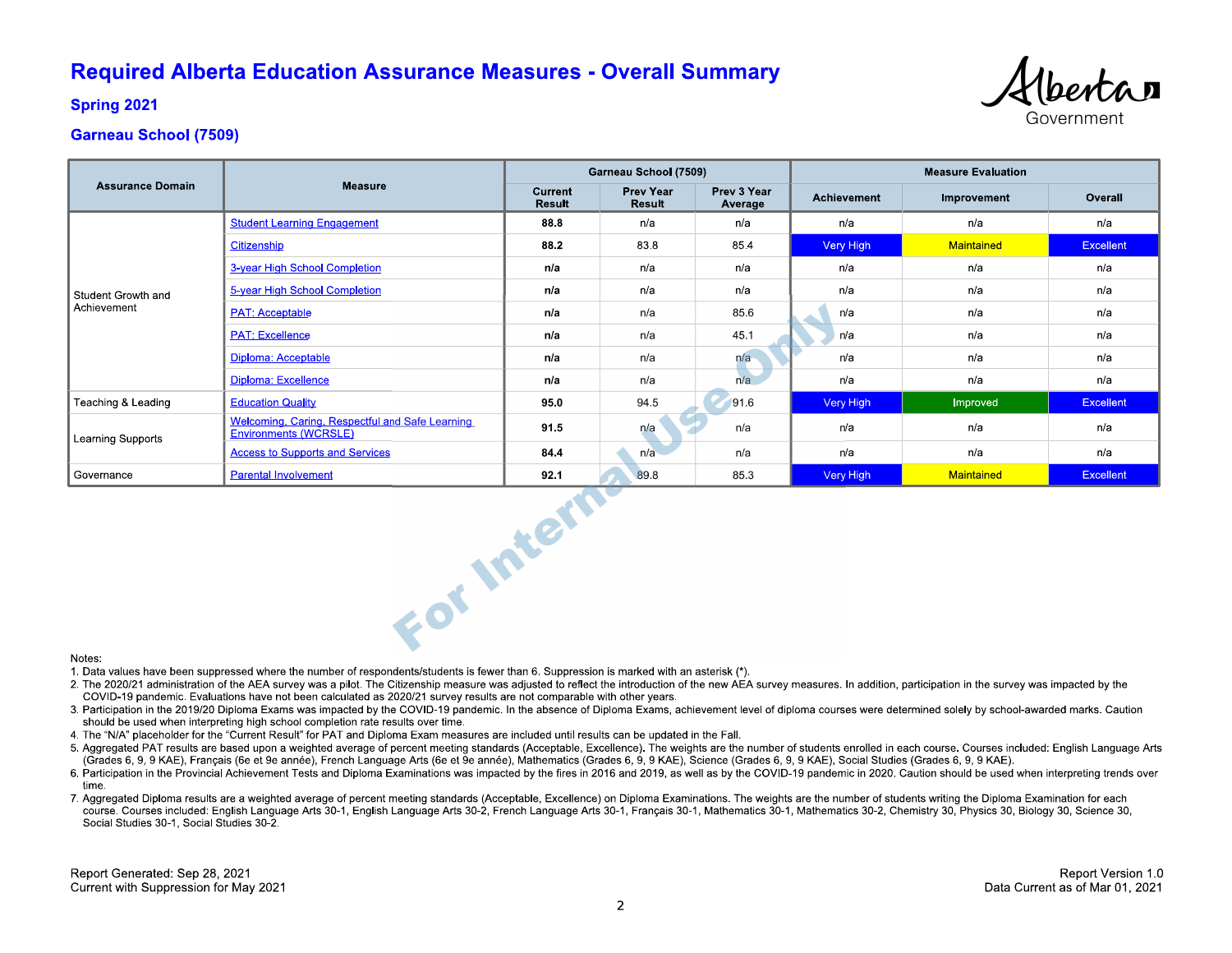#### **Division Priorities 2018-2022**

- 1. Foster growth and success for every student by supporting their journey from early learning through high school completion and beyond.
- 2. Provide welcoming, high quality learning and working environments.
- 3. Enhance public education through communication, engagement and partnerships.

The following SMART (Specific, Measureable, Attainable, Relevant, Time-Framed) goals have been established for the 2021/2022 school year. Select the Division Priority number that the goal supports from the drop-down box. Schools are to set one goal for each priority. Central DU's can set their goals around one or more priorities.

By June 2022, Garneau students will demonstrate measurable growth in the area of numeracy. All teachers at Garneau School will deepen their understanding of research-based instructional and formative assessment practices, specifically number representation in kindergarten through grade 2 and word problems in grades 3 through grade 6. Interim measures will be in place throughout the year to track student progress. Growth will be measured using internal tracking measures (triangulation of evidence), Alberta Education Learning Loss Screeners, the Canadian Achievement Test Version 4 (CAT4) and the Provincial Assessment Test (PAT).

**Priority 1**

By June 2022, all Garneau teachers will be provided with opportunities to enhance their professional capacity and leadership with a culture of targeted collaboration. Teachers will focus on research-based formative assessment practices that will support 100% of students to achieve at least one year's growth in writing or meet the writing objectives specified in their Individualized Program Plan. Indicators of success will include internal tracking measures (triangulation of evidence) and measurements from the Highest Level of Achievement Test (HLAT) in Writing.

**Priority 2**

By June 2022, Garneau School staff will work collaboratively with community partners and agencies (ie. Ros Smith Consulting), to learn, engage in and reflect on the principles of anti-racism and equity to improve stakeholder satisfaction, as measured by the Division survey, the Alberta Education Assurance Measure Results report and internal measures.